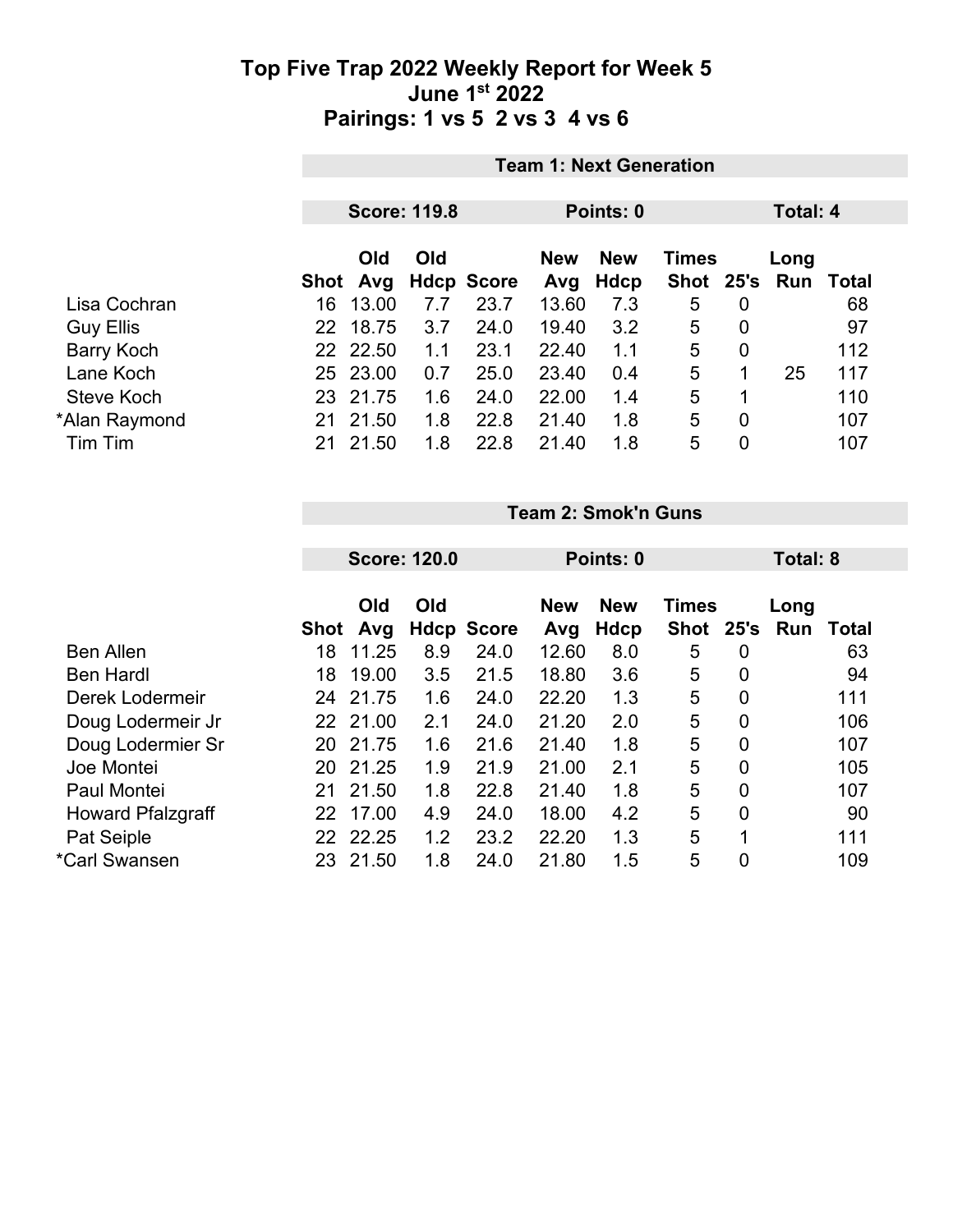|                         | Team 3: HDI |          |                     |                   |                  |            |              |                |      |                  |  |
|-------------------------|-------------|----------|---------------------|-------------------|------------------|------------|--------------|----------------|------|------------------|--|
|                         |             |          |                     |                   |                  |            |              |                |      |                  |  |
|                         |             |          | <b>Score: 120.2</b> |                   | <b>Points: 2</b> |            |              | Total: 5       |      |                  |  |
|                         |             |          |                     |                   |                  |            |              |                |      |                  |  |
|                         |             | Old      | Old                 |                   | <b>New</b>       | <b>New</b> | <b>Times</b> |                | Long |                  |  |
|                         | Shot        | Avg      |                     | <b>Hdcp Score</b> | Avg              | Hdcp       | <b>Shot</b>  | 25's           |      | <b>Run Total</b> |  |
| <b>Tom Averbeck</b>     | 21          | 21.00    | 2.1                 | 23.1              | 21.00            | 2.1        | 5            | $\overline{0}$ |      | 105              |  |
| <b>Tom Hildebrandt</b>  |             | 22 22.50 | 1.1                 | 23.1              | 22.40            | 1.1        | 5            | $\overline{0}$ |      | 112              |  |
| *Al Housewright         |             | 23 20.50 | 2.5                 | 24.0              | 21.00            | 2.1        | 5            | $\overline{0}$ |      | 105              |  |
| <b>Gene Housewright</b> |             | 22 18.75 | 3.7                 | 24.0              | 19.40            | 3.2        | 5            | $\overline{0}$ |      | 97               |  |
| <b>Cole Howitz</b>      |             | 25 22.25 | 1.2                 | 25.0              | 22.80            | 0.8        | 5            |                | 25   | 114              |  |
| Joe L                   | 20          | 17.50    | 4.6                 | 24.0              | 18.00            | 4.2        | 5            | $\overline{0}$ |      | 90               |  |
| <b>Matt Matt</b>        | 18          | 21.25    | 1.9                 | 19.9              | 20.60            | 2.4        | 5            | $\overline{0}$ |      | 103              |  |
| <b>Carson Meyer</b>     | 22.         | 22.25    | 1.2                 | 23.2              | 22.20            | 1.3        | 5            | $\overline{0}$ |      | 111              |  |
| Sam Meyer               | 21          | 21.50    | 1.8                 | 22.8              | 21.40            | 1.8        | 5            | 0              |      | 107              |  |

|                        |      | <b>Score: 108.4</b> |     |                   | Points: 0  |            |              |                | Total: 1 |       |  |
|------------------------|------|---------------------|-----|-------------------|------------|------------|--------------|----------------|----------|-------|--|
|                        |      |                     |     |                   |            |            |              |                |          |       |  |
|                        |      | Old                 | Old |                   | <b>New</b> | <b>New</b> | <b>Times</b> |                | Long     |       |  |
|                        | Shot | Avg                 |     | <b>Hdcp Score</b> | Avg        | Hdcp       | <b>Shot</b>  | 25's           | Run      | Total |  |
| Lou Dessellier         | 23   | 21.50               | 1.8 | 24.0              | 21.80      | 1.5        | 5            | 0              |          | 109   |  |
| Dana Jaques            |      | 16.00               | 5.6 |                   | 16.00      | 5.6        | 3            | 0              |          | 48    |  |
| Leonard Jaques         |      | 20.67               | 2.3 |                   | 20.67      | 2.3        | 3            | 0              |          | 62    |  |
| <b>Adam Rohrs</b>      |      | 18.33               | 4.0 |                   | 18.33      | 4.0        | 3            | $\overline{0}$ |          | 55    |  |
| <b>Charles Rohrs</b>   |      | 23.00               | 0.7 |                   | 23.00      | 0.7        | 3            | $\overline{0}$ |          | 69    |  |
| Michelle Rudlong       | 18   | 21.25               | 1.9 | 19.9              | 20.60      | 2.4        | 5            | $\overline{0}$ |          | 103   |  |
| <b>Terry Rudlong</b>   | 20   | 21.00               | 2.1 | 22.1              | 20.75      | 2.3        | 4            | 0              |          | 83    |  |
| *Denise Scholljegerdes | 16   | 19.00               | 3.5 | 19.5              | 18.40      | 3.9        | 5            | $\overline{0}$ |          | 92    |  |
| Lou Scholljegerdes     | 19   | 18.50               | 3.9 | 22.9              | 18.60      | 3.8        | 5            | 0              |          | 93    |  |
| Pat Skinner            |      | 19.00               | 3.5 |                   | 19.00      | 3.5        | 3            | 0              |          | 57    |  |

**Team 4: Lead Lizzards**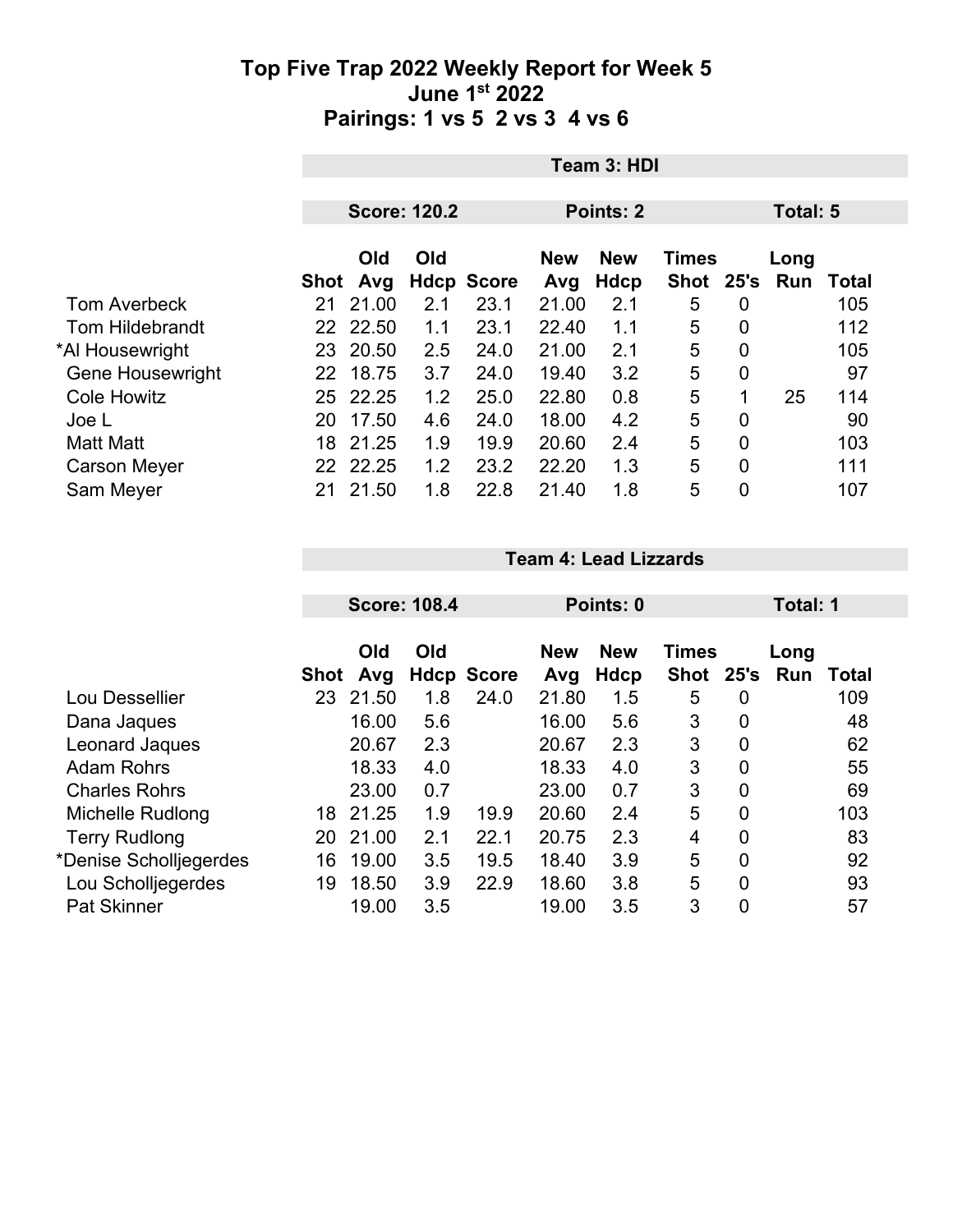|                    | <b>Team 5: Chet's Shoes</b> |                     |     |                   |                  |            |              |                |          |       |
|--------------------|-----------------------------|---------------------|-----|-------------------|------------------|------------|--------------|----------------|----------|-------|
|                    |                             |                     |     |                   |                  |            |              |                |          |       |
|                    |                             | <b>Score: 120.7</b> |     |                   | <b>Points: 2</b> |            |              |                | Total: 5 |       |
|                    |                             | Old                 | Old |                   | <b>New</b>       | <b>New</b> | <b>Times</b> |                | Long     |       |
|                    | Shot                        | Avg                 |     | <b>Hdcp Score</b> | Avg              | Hdcp       | <b>Shot</b>  | 25's           | Run      | Total |
| <b>Bruce Bruce</b> | 23                          | 23.00               | 0.7 | 23.7              | 23.00            | 0.7        | 5            | 0              |          | 115   |
| Paul Cassanova     | 23                          | 20.75               | 2.3 | 24.0              | 21.20            | 2.0        | 5            | $\overline{0}$ |          | 106   |
| Paul Cowan         |                             | 22 22.50            | 1.1 | 23.1              | 22.40            | 1.1        | 5            | 0              |          | 112   |
| Dave Dave          | 24                          | 21.25               | 1.9 | 24.0              | 21.80            | 1.5        | 5            | 0              |          | 109   |
| Jeff Jeff          | 19                          | 20.00               | 2.8 | 21.8              | 19.80            | 2.9        | 5            | 0              |          | 99    |
| *Bruce M           | 25                          | 24.00               | 0.0 | 25.0              | 24.20            | 0.0        | 5            | 1              | 25       | 121   |
| <b>Scott N</b>     | 20                          | 21.50               | 1.8 | 21.8              | 21.20            | 2.0        | 5            | 0              |          | 106   |
| <b>Steve Steve</b> | 24                          | 20.25               | 2.6 | 24.0              | 21.00            | 2.1        | 5            | 0              |          | 105   |
| Tim Tim            | 16                          | 14.25               | 6.8 | 22.8              | 14.60            | 6.6        | 5            | 0              |          | 73    |

|                     |      | <b>Score: 118.6</b> |     |                   | Points: 2         |                    |                           |                  | Total: 7    |       |
|---------------------|------|---------------------|-----|-------------------|-------------------|--------------------|---------------------------|------------------|-------------|-------|
|                     | Shot | Old<br>Avg          | Old | <b>Hdcp Score</b> | <b>New</b><br>Avg | <b>New</b><br>Hdcp | <b>Times</b><br>Shot 25's |                  | Long<br>Run | Total |
| Dave Dempsey        | 22.  | 21.25               | 1.9 | 23.9              | 21.40             | 1.8                | 5                         | $\boldsymbol{0}$ |             | 107   |
| *Guy Garritson      | 24   | 24.25               | 0.0 | 24.0              | 24.20             | 0.0                | 5                         | 1                |             | 121   |
| John Koskey         |      | 22 23.00            | 0.7 | 22.7              | 22.80             | 0.8                | 5                         | 1                |             | 114   |
| <b>Chris Larson</b> | 20   | 21.25               | 1.9 | 21.9              | 21.00             | 2.1                | 5                         | $\overline{0}$   |             | 105   |
| Chris Maca          | 18   | 21.00               | 2.1 | 20.1              | 20.40             | 2.5                | 5                         | $\overline{0}$   |             | 102   |
| Alexa Nettell       | 18   | 14.00               | 7.0 | 24.0              | 14.80             | 6.4                | 5                         | $\overline{0}$   |             | 74    |
| Lenny Storch        | 23   | 17.75               | 4.4 | 24.0              | 18.80             | 3.6                | 5                         | 0                |             | 94    |
| Paul Wiemann        | 20   | 22.75               | 0.9 | 20.9              | 22.20             | 1.3                | 5                         | 0                |             | 111   |

**Team 6: Bull Shooters**

| Super Shooters: Lane Koch |             | 25 |
|---------------------------|-------------|----|
|                           | Cole Howitz | 25 |
|                           | Bruce M     | 25 |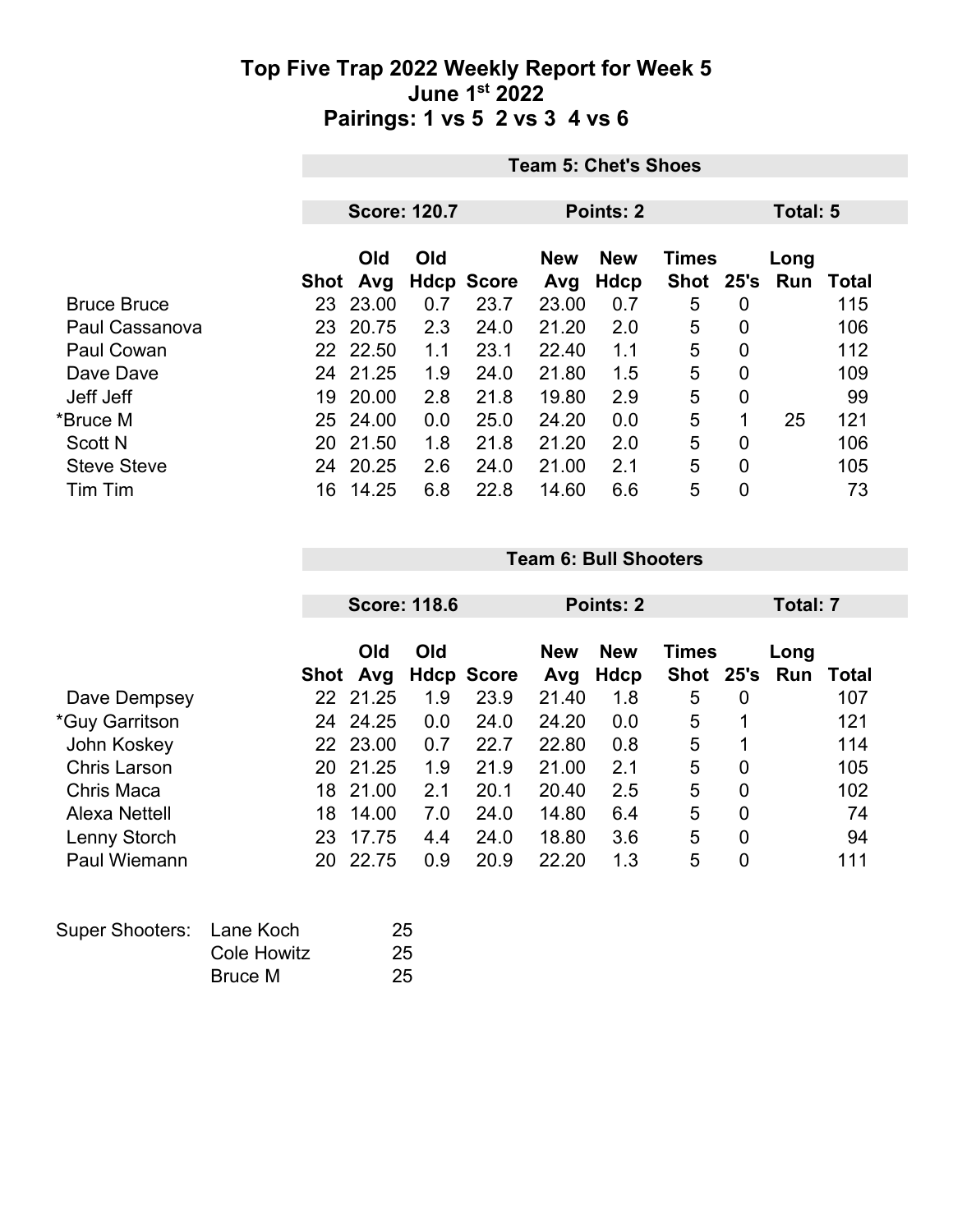## **Top Five Trap 2022 Team Standings through week 5**

| Team 2 | <b>Smok'n Guns</b>     | 8.0 |
|--------|------------------------|-----|
| Team 6 | <b>Bull Shooters</b>   | 7.0 |
| Team 5 | <b>Chet's Shoes</b>    | 5.0 |
| Team 3 | HDI                    | 5.0 |
| Team 1 | <b>Next Generation</b> | 4.0 |
| Team 4 | <b>Lead Lizzards</b>   | 1.0 |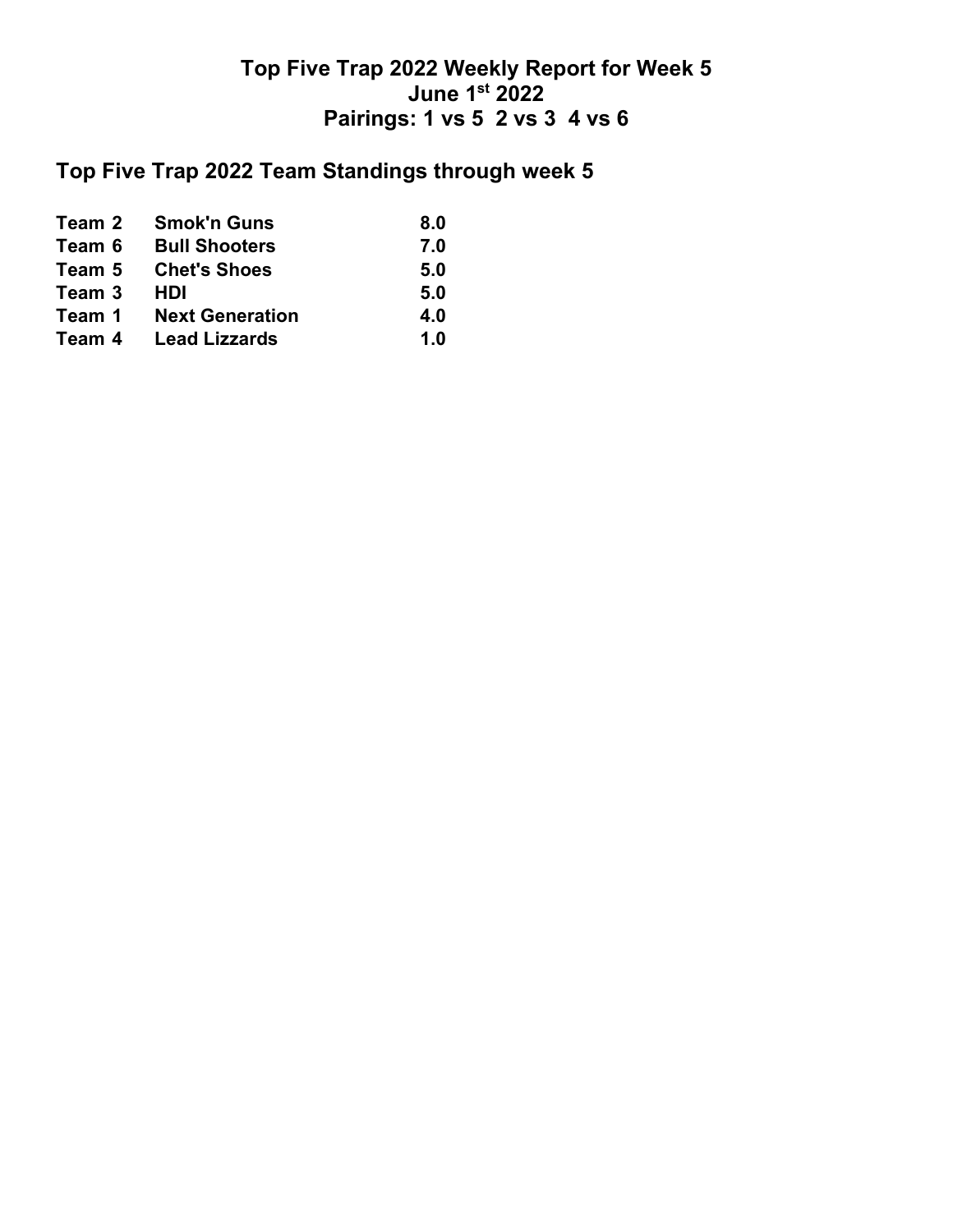# **Top Five Trap 2022 Total Target Leaders Through Week 5**

| Shooter                 | Total | Avg   |   | <b>Rounds Straights Team</b> |                        |
|-------------------------|-------|-------|---|------------------------------|------------------------|
| <b>Bruce M</b>          | 122   | 24.40 | 5 | $\overline{2}$               | <b>Chet's Shoes</b>    |
| <b>Guy Garritson</b>    | 121   | 24.20 | 5 | 1                            | <b>Bull Shooters</b>   |
| Lane Koch               | 117   | 23.40 | 5 | 1                            | <b>Next Generation</b> |
| <b>Bruce Bruce</b>      | 115   | 23.00 | 5 | 0                            | <b>Chet's Shoes</b>    |
| <b>Cole Howitz</b>      | 114   | 22.80 | 5 | $\mathbf 1$                  | HDI                    |
| John Koskey             | 114   | 22.80 | 5 | 1                            | <b>Bull Shooters</b>   |
| <b>Barry Koch</b>       | 112   | 22.40 | 5 | 0                            | <b>Next Generation</b> |
| <b>Tom Hildebrandt</b>  | 112   | 22.40 | 5 | 0                            | HDI                    |
| Paul Cowan              | 112   | 22.40 | 5 | 0                            | <b>Chet's Shoes</b>    |
| Derek Lodermeir         | 111   | 22.20 | 5 | 0                            | <b>Smok'n Guns</b>     |
| Pat Seiple              | 111   | 22.20 | 5 | $\mathbf 1$                  | <b>Smok'n Guns</b>     |
| <b>Carson Meyer</b>     | 111   | 22.20 | 5 | 0                            | HDI                    |
| Paul Wiemann            | 111   | 22.20 | 5 | 0                            | <b>Bull Shooters</b>   |
| <b>Steve Koch</b>       | 110   | 22.00 | 5 | $\mathbf 1$                  | <b>Next Generation</b> |
| <b>Carl Swansen</b>     | 109   | 21.80 | 5 | 0                            | <b>Smok'n Guns</b>     |
| Dave Dave               | 109   | 21.80 | 5 | 0                            | <b>Chet's Shoes</b>    |
| Lou Dessellier          | 109   | 21.80 | 5 | 0                            | <b>Lead Lizzards</b>   |
| Sam Meyer               | 107   | 21.40 | 5 | 0                            | HDI                    |
| Alan Raymond            | 107   | 21.40 | 5 | 0                            | <b>Next Generation</b> |
| Tim Tim                 | 107   | 21.40 | 5 | 0                            | <b>Next Generation</b> |
| Dave Dempsey            | 107   | 21.40 | 5 | 0                            | <b>Bull Shooters</b>   |
| Paul Montei             | 107   | 21.40 | 5 | 0                            | <b>Smok'n Guns</b>     |
| Doug Lodermier Sr       | 107   | 21.40 | 5 | 0                            | <b>Smok'n Guns</b>     |
| Paul Cassanova          | 106   | 21.20 | 5 | 0                            | <b>Chet's Shoes</b>    |
| Doug Lodermeir Jr       | 106   | 21.20 | 5 | 0                            | <b>Smok'n Guns</b>     |
| <b>Scott N</b>          | 106   | 21.20 | 5 | 0                            | <b>Chet's Shoes</b>    |
| <b>Chris Larson</b>     | 105   | 21.00 | 5 | 0                            | <b>Bull Shooters</b>   |
| Al Housewright          | 105   | 21.00 | 5 | 0                            | HDI                    |
| <b>Tom Averbeck</b>     | 105   | 21.00 | 5 | 0                            | HDI                    |
| <b>Steve Steve</b>      | 105   | 21.00 | 5 | 0                            | <b>Chet's Shoes</b>    |
| Joe Montei              | 105   | 21.00 | 5 | 0                            | Smok'n Guns            |
| <b>Matt Matt</b>        | 103   | 20.60 | 5 | 0                            | HDI                    |
| Michelle Rudlong        | 103   | 20.60 | 5 | 0                            | <b>Lead Lizzards</b>   |
| <b>Chris Maca</b>       | 102   | 20.40 | 5 | 0                            | <b>Bull Shooters</b>   |
| Jeff Jeff               | 99    | 19.80 | 5 | 0                            | <b>Chet's Shoes</b>    |
| <b>Gene Housewright</b> | 97    | 19.40 | 5 | 0                            | HDI                    |
| <b>Guy Ellis</b>        | 97    | 19.40 | 5 | 0                            | <b>Next Generation</b> |
| Lenny Storch            | 94    | 18.80 | 5 | 0                            | <b>Bull Shooters</b>   |